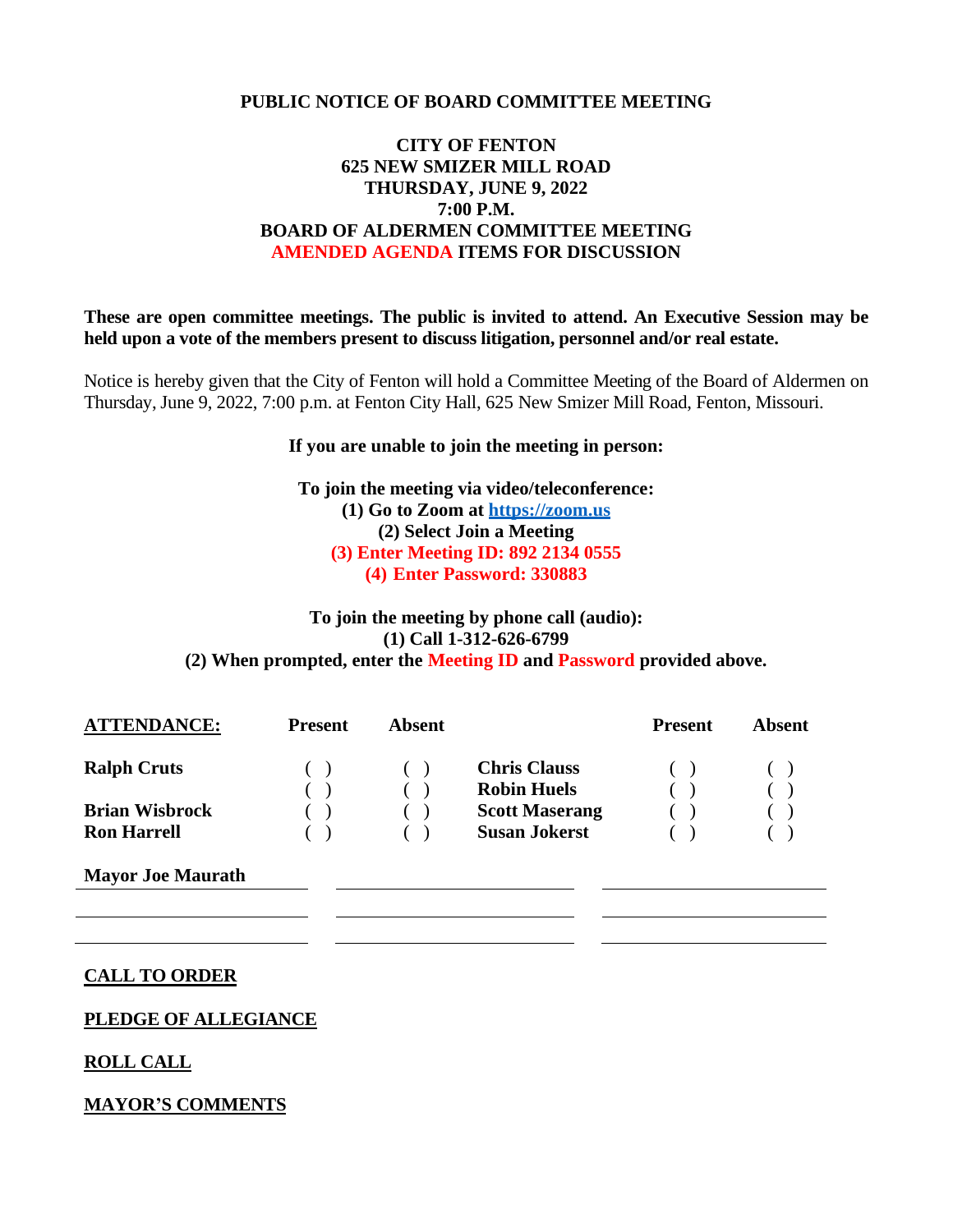# **PUBLIC COMMENTS**

**POLICE/MUNICIPAL COURTS -** *Ald. Clauss, Chairman (Cruts, Harrell, Jokerst) No items for discussion.*

**PERSONNEL** – *Ald. Wisbrock, Chairman (Cruts, Huels, Jokerst)*

- **2 nd Quarter Achievement Awards – See 05/28/2022 memo from Jane Hungler.** *Motion required.*
- **Consideration of a revised organization chart and related job descriptions for Public Works/Parks and Recreation – See 6/2/2022 memo from Nikki Finkbiner.** *Motion required.*
- **Discussion regarding Public Works salaries – Alderman Wisbrock.**
- **Discussion regarding a flex (4-day week) schedule for Public Works Employees – Mayor Maurath.**

**COMMUNITY DEVELOPMENT AND AFFAIRS** – *(Harrell, Clauss, Maserang)*

• **Request for Proposals for Mass Alert System – Nikki Finkbiner.** *Motion required.*

**CAPITAL IMPROVEMENTS** – *Ald. Maserang, Chairman (Harrell, Huels)*

• **Update regarding the Larkin Williams Road Reconstruction Project – Dan Howard.**

## **PUBLIC WORKS/FORESTRY** – *Ald. Wisbrock, Chairman (Clauss, Maserang)*

• **Request to surplus a 2015 Ford Transit Van – See 6/1/2022 memo from Dan Howard.** *Motion required.*

**INFORMATION SERVICES** – *Ald. Harrell, Chairman (Huels, Maserang)*

*No items for discussion.*

**FINANCE** – *Ald. Cruts, Chairman (Wisbrock, Huels, Jokerst)*

- **February 28, 2022, Monthly Financial Report – See 6/9/2022 memo from Tammy Alsop.**
- **Consideration of Property and Casualty Renewals for 2022-2023 – Daniel & Henry Company.** *Motion required.*
- **Presentation of the (draft) 2021 Audit – Tammy Alsop.** *Motion required.*

# **PARKS & RECREATION COMMITTEE MEETING JUNE 6, 2022 – UPDATE/ DISCUSSION**

# *Ald. Huels, Liaison*

All recommendations from the Parks and Recreation Committee will be forwarded to the next Board Meeting for approval, unless otherwise noted.

- **Announcement from the Parks and Recreation Committee Meeting:**
	- **The June 6, 2022, Parks and Recreation Committee Meeting was cancelled.**
- **Other items from the Parks and Recreation Department:**
	- **Discussion regarding pavilion rental deposits and fees – Alderman Huels.**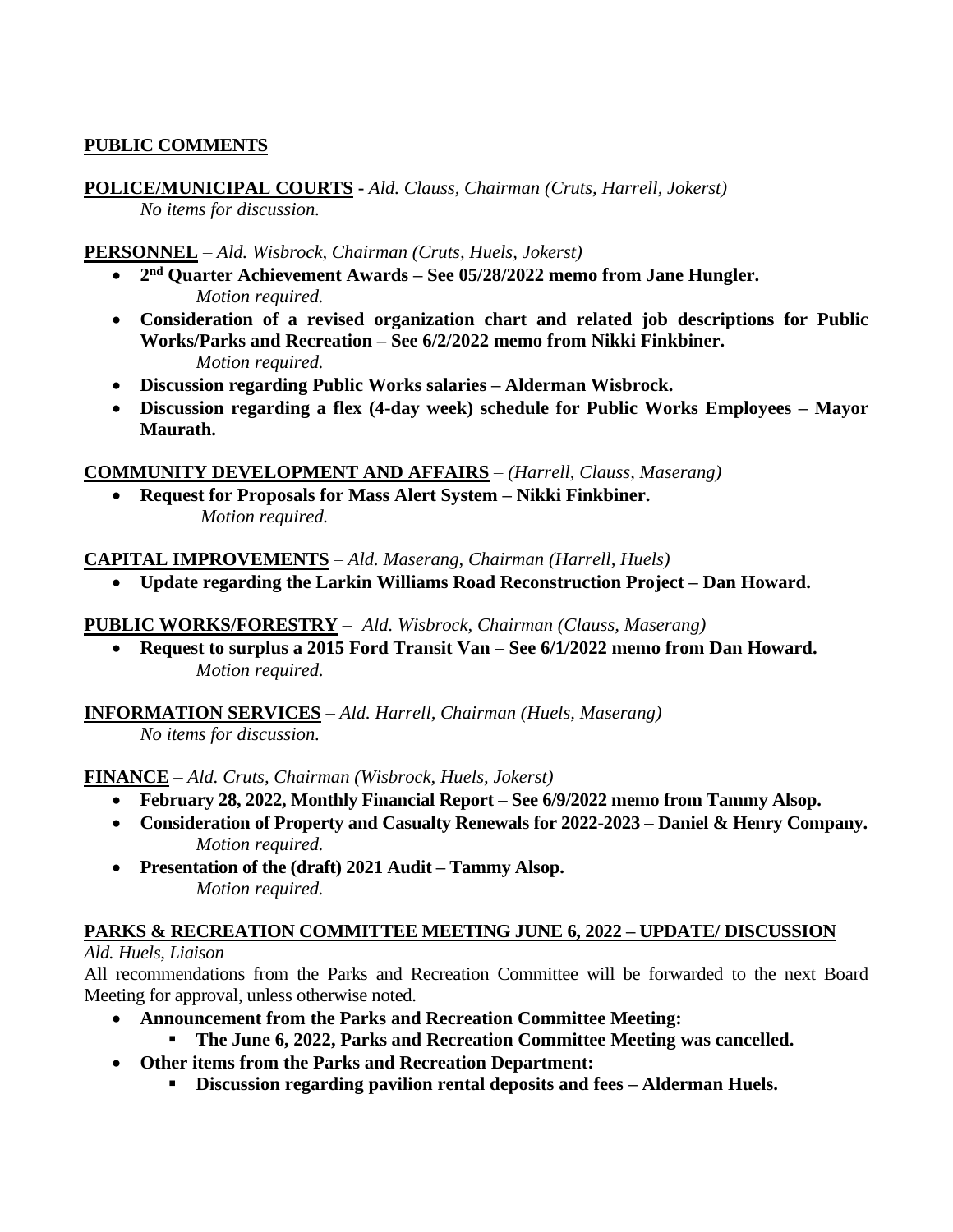# ▪ **Request for recreation software through CivicRec (CivicPlus)– See 6/2/2022 memo from Nikki Finkbiner.**

*Motion required.*

# **PLANNING & ZONING COMMISSION MEETING JUNE 7, 2022 – UPDATE/DISCUSSION**

## *Ald. Harrell, Liaison*

All recommendations from the Planning and Zoning Commission will be forwarded to the next Board Meeting for a Public Hearing and consideration, unless otherwise noted.

- **Announcements from the Planning and Zoning Commission Meeting:**
	- **The Commission presented an Appreciation Certificate to Ron Harrell for his service on the Planning and Zoning Commission.**
- **The Planning and Zoning Commission recommended the following:**
	- **Approval, with conditions, of CASE 2022-SUP-07: A Petition by Dr. William Kowalski, DMD, MS, LLC for a Special Use Permit to operate a Medical Office at 320 Gravois Road, Suite 220. The parcel is zoned "OT-1" Olde Towne.**
	- **Approval, with conditions, of CASE 2022-SUP-08: A Petition by Nick Pass of PassCo Properties for a Special Use Permit to operate a Self-Storage Facility at 747 Gravois Road. The parcel is zoned "C-1" Commercial.**
	- **Approval, with amendments, of CASE 2022-REZ-04: A Petition by Fenton Land Investors, LLC to amend Ordinance 4002, as amended by Ordinances 4017 and 4170, to allow for additional uses in "Area A" of the Fenton Logistics Park Development. Parcels within the development are addressed as 650-1001 Assembly Parkway and 2045-2110 Fenton Logistics Park Boulevard and are zoned "PID" Planned Industrial Park.**

# **HEALTH/SAFETY** – *Ald. Jokerst, Chairman (Cruts, Wisbrock, Clauss)*

• **Request to hold the 2022 Flu Shot Clinic – See 6/1/2022 memo from Jill Adkisson.** *Motion required.*

# **MISCELLANEOUS**

- **Consideration of a lease agreement with the Missouri State Highway Patrol to utilize City buildings for training and satellite office space – Attorney Seele.** *Motion required.*
- **Consideration of a request by the Fenton Fire Protection District to utilize a portion of the Community Development Department building for a temporary fire station – Nikki Finkbiner.**

*Motion required.*

## **EXECUTIVE SESSION**

**Roll call vote to close the meeting pursuant to Section 610.021: (1) Legal actions, causes of action or litigation… (2) Leasing, purchase, or sale of real estate… (3) Hiring, firing, disciplining, or promoting employees… and (13) Individually identifiable personnel records, performance ratings or records pertaining to employees and or applicants for employment…**